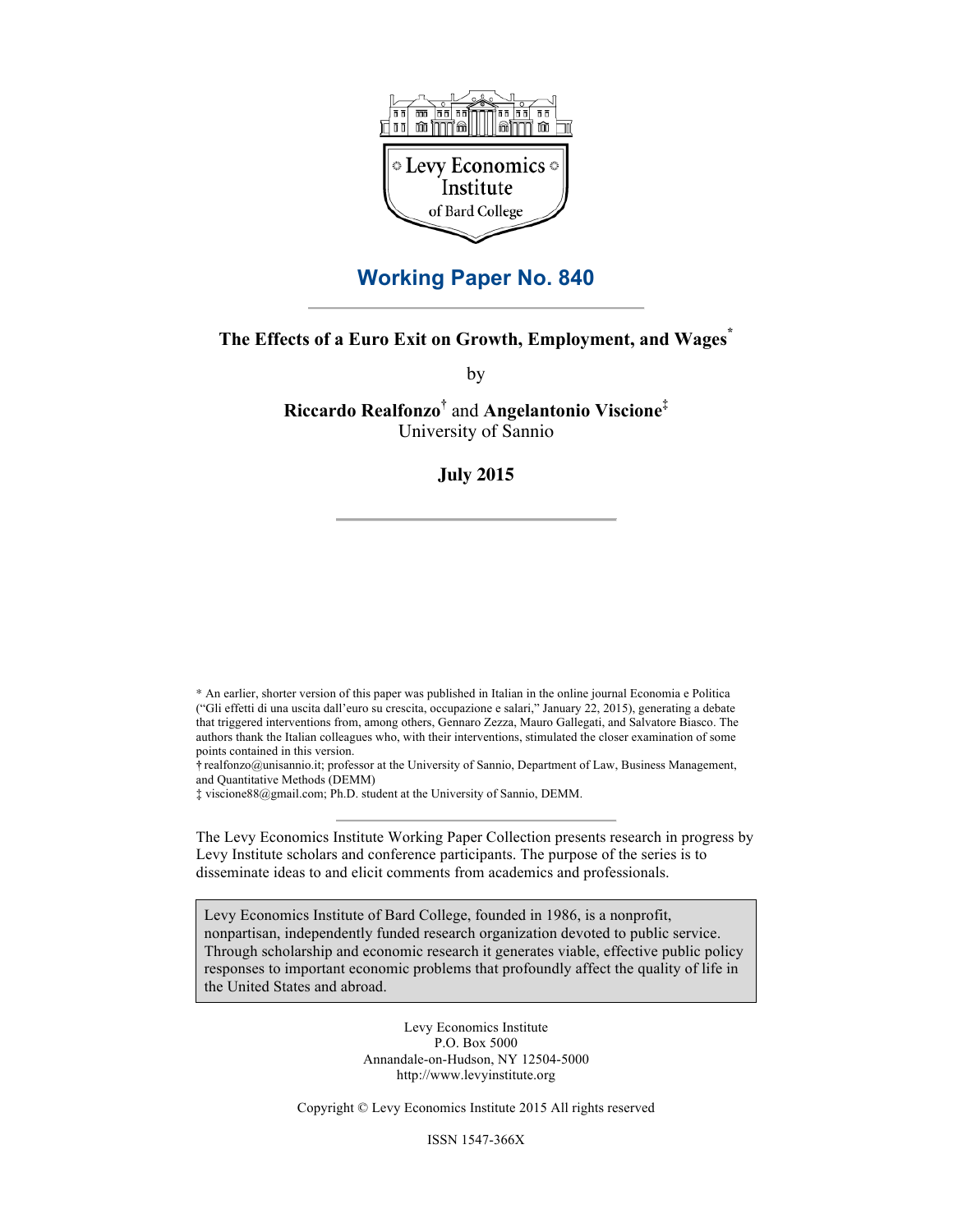### **Abstract**

A technical analysis shows that the doomsayers who support the euro at all costs and those who naively theorize that a single currency is the root of all evil are both wrong. A euro exit could be a way of getting back to growth, but at the same time it would entail serious risks, especially for wage earners. The most important lesson we can learn from the experience of the past is that the outcome, in terms of growth, distribution, and employment, depends on how a country remains in the euro; or, in the case of a euro exit, on the quality of the economic policies that are put in place once the country regains control of monetary and fiscal matters, rather than on abandoning the old exchange system as such. It all depends on how a country stays in the eurozone, or on how it leaves if need be.

**Keywords:** Currency Crisis; Devaluation; Employment; Euro Exit; Eurozone; Growth; Income

**JEL Classifications:** F16, F31, F33, G01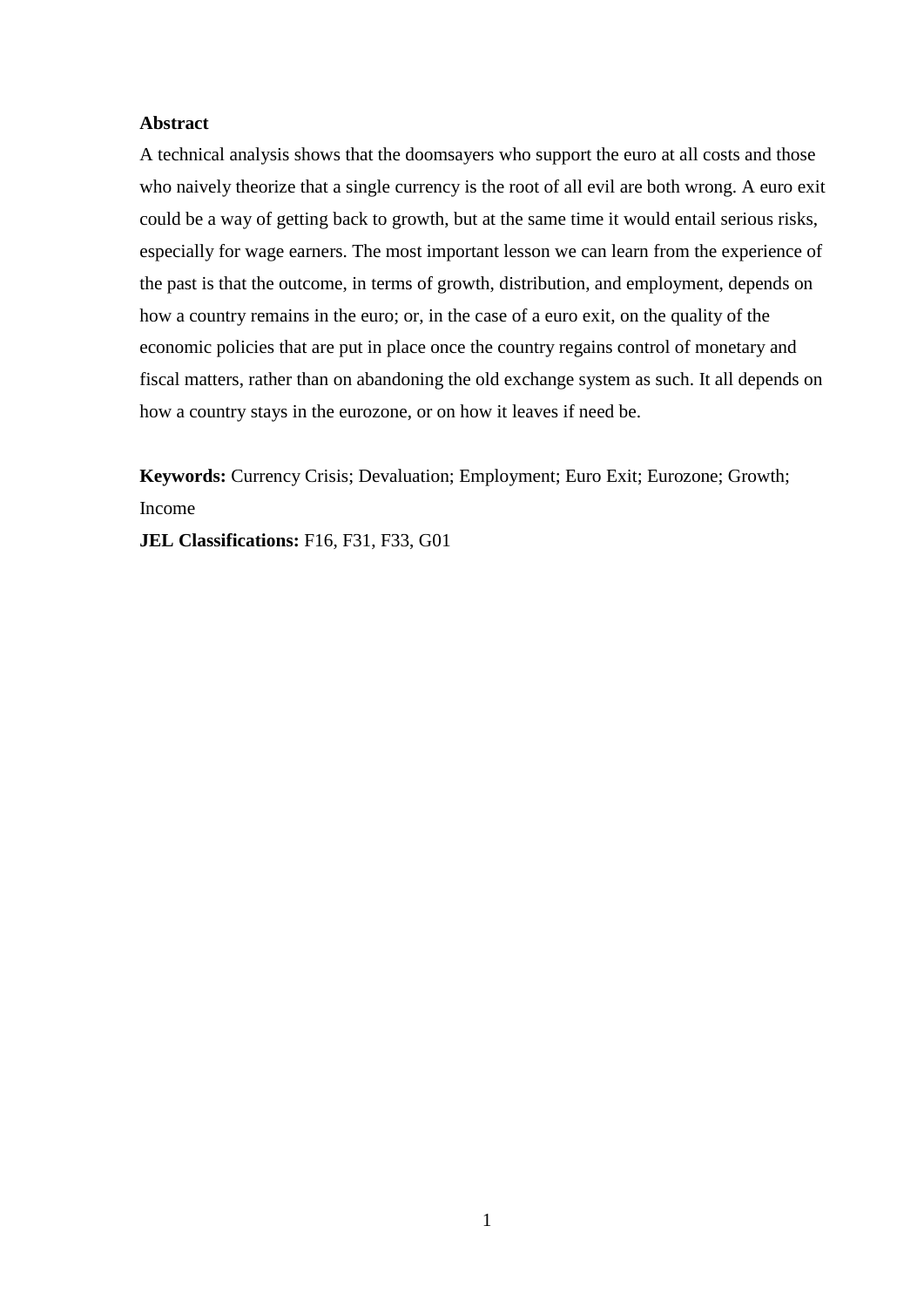## **1 WITH AUSTERITY THE EURO WON'T LAST**

It is since 2007 that the eurozone has shown no growth and the *processes of divergence* between central countries and peripheral countries have become more and more widespread.<sup>1</sup> If the economic policies of *austerity* imposed by the treaties stay in place, it is only a matter of time before another eurozone crisis occurs.<sup>2</sup> Meanwhile, the continued participation of the peripheral countries in the euro, in the framework of restrictive policies, produces dramatic social and economic effects, as the Greek experience shows. The Italian case is also telling: we are witnessing a slow decline, with a shrinking economy, widespread unemployment, increasingly unequal income distribution, and the downsizing of the welfare state. There is no doubt—*changing the direction of European policies would certainly be the best option.* But it is a solution that is politically more and more improbable, since Germany and its satellite states continue to reject any movement in this direction. We therefore have to ask ourselves what the consequences of an exit from the euro might be.

Naturally, it is not easy to foresee the scenarios following a crisis of the euro. This is also because a great deal would depend on the fact that the euro exit would possibly involve more than one country and the economic and political clout of these countries would have great relevance. Also, things would be very different depending on whether or not the exits were coordinated and whether or not they led to one or more exchange agreements. Needless to say, in the meanwhile we are groping in the dark about the whole issue.

We can, however, take a few steps forward, as long as we avoid the *pitfalls associated with the opposing ideological extremes*. We need to avoid falling into the pessimistic irrationalism of the supporters of the euro at all costs as well as the naive idea that the euro is the root of all evil, which sees an exit from the eurozone as the remedy for all ills. Staying firmly within the field of scientific approaches, some economists are working on complex *forecasting models*. But such modeling has, in the past, often proved to have limits, due to the "heroic" hypotheses underlying these models. After all, economic theory provides no univocal answers. In fact, the foundations of economic theory teach us that a country leaving the euro and returning to its original currency, with an initial one-to-one exchange rate, will immediately encounter a loss of value for the re-instituted currency, which will then become cheaper than the other currencies. This should favor the country's exports and restrict its imports, improving *the commercial balance*, driving growth and promoting

 1 For more, see Realfonzo and Viscione 2014.

<sup>2</sup> This is also the prediction in "The Economists' Warning," published in 2013 by the *Financial Times* (Brancaccio and Realfonzo 2013).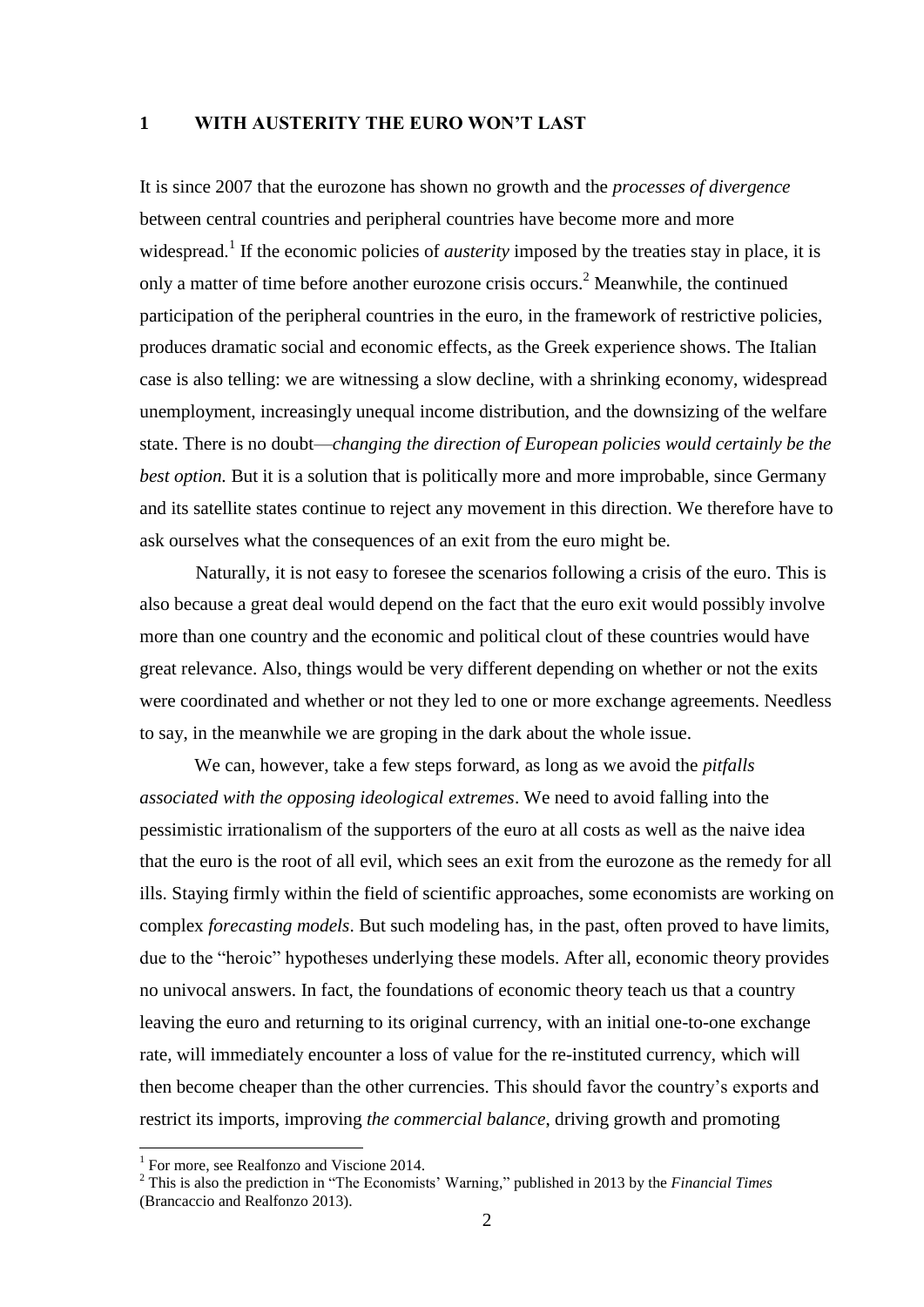employment. However, to what degree growth is actually increased by devaluations and the abandoning of exchange agreements is a question of endless dispute. Devaluation *increases the cost of imported goods* and this tends to push up domestic price levels (and therefore the price of exports), reducing the competitive advantage.<sup>3</sup> To complicate matters, there are also the *redistributive effects of devaluation*, which are also hotly debated. The rise in the general domestic price level that tends to follow devaluation for instance tends to reduce the purchasing power of money wages. The reduction of real wages can generate (in the presence of mechanisms adjusting wages to prices or trade union reactions) pressure to drive up money wages and this could accentuate the inflation, further eroding the anticipated competitive advantage resulting from devaluation. Furthermore, a fall in the wage share of GDP can cause a drop in the internal demand for consumer goods and this would tend to reduce growth, $4$  not to mention the potential effects on the cost of the public debt and on the bankruptcy risk for those with high levels of foreign debt, the cost of which obviously balloons with devaluation.

Going beyond theoretical disputes, and in view of the intrinsic weakness of forecasting models, this paper examines the historical information available to us. Although the exit from a monetary union such the eurozone would be unprecedented, some important pointers can be found in the currency crises of the past that more closely resemble the present case.

For this purpose, we will examine the currency crises that in recent history have entailed large devaluations of the exchange rate and that were accompanied by the

**.** 

<sup>3</sup> To quantify these effects, use is made in the literature of the *coefficient of exchange rate pass through*, which indicates the percentage change in the price level expressed in local currency for the goods imported due to a one-percent change in the exchange rate (Goldberg and Knetter 1997). Scientific research on this topic suggests that the effects of devaluation are heterogeneous. The tests carried out by Barhoumi (2006) on 24 developing countries from 1980 to 2003, for instance, lead the author to reject the idea of a homogeneous *pass through* over the long term. As far as advanced countries are concerned, some studies record a sharp decline in the *transmission coefficient* for goods imported to the USA, from over 0.5 in the 1980s to about 0.2 in the 1990s (Marazzi et al. 2005) and similar conclusions are reached in other research on the price of imports net of raw materials in Japan (Otani et al. 2005). Other studies, like those of Campa and Goldberg (2006), challenge these arguments and maintain that in the OCSE countries, the *pass through* is tending to increase.

 $4 \text{ Å}$ n income distribution to the detriment of wage earners can have a negative impact on economic growth, since workers have a higher propensity to consume than those who receive profits and rents, and therefore the demand for consumer goods can only fall. That is why various papers of Keynesian inspiration give a central role to the redistributive effects of devaluations and show that they can determine lengthy contractions in production (Alexander 1952; Diaz Alejandro 1963; Krugman and Taylor 1978). The literature on this, however, is very heterogeneous. In general, among the more recent studies warning about the possible restrictive effects of devaluations, there are, for instance, those conducted on some advanced countries by Hein and Vogel (2008) and the econometric model tested on advanced and developing countries by Lian et al. (2014). Suffice it to think of Eichengreen and Sachs (1985) who, studying the devaluations of the 1930s, reject the common argument that they had a marginal role, if any, in stimulating economic growth at that time. On the contrary, they argue that if policies of that kind had been more courageously adopted, recovery from the Great Depression would have been faster. More recently, Rodrick (2008) and Di Nino et al. (2014) reach similar conclusions and argue that devaluations generally foster expansion in the economy.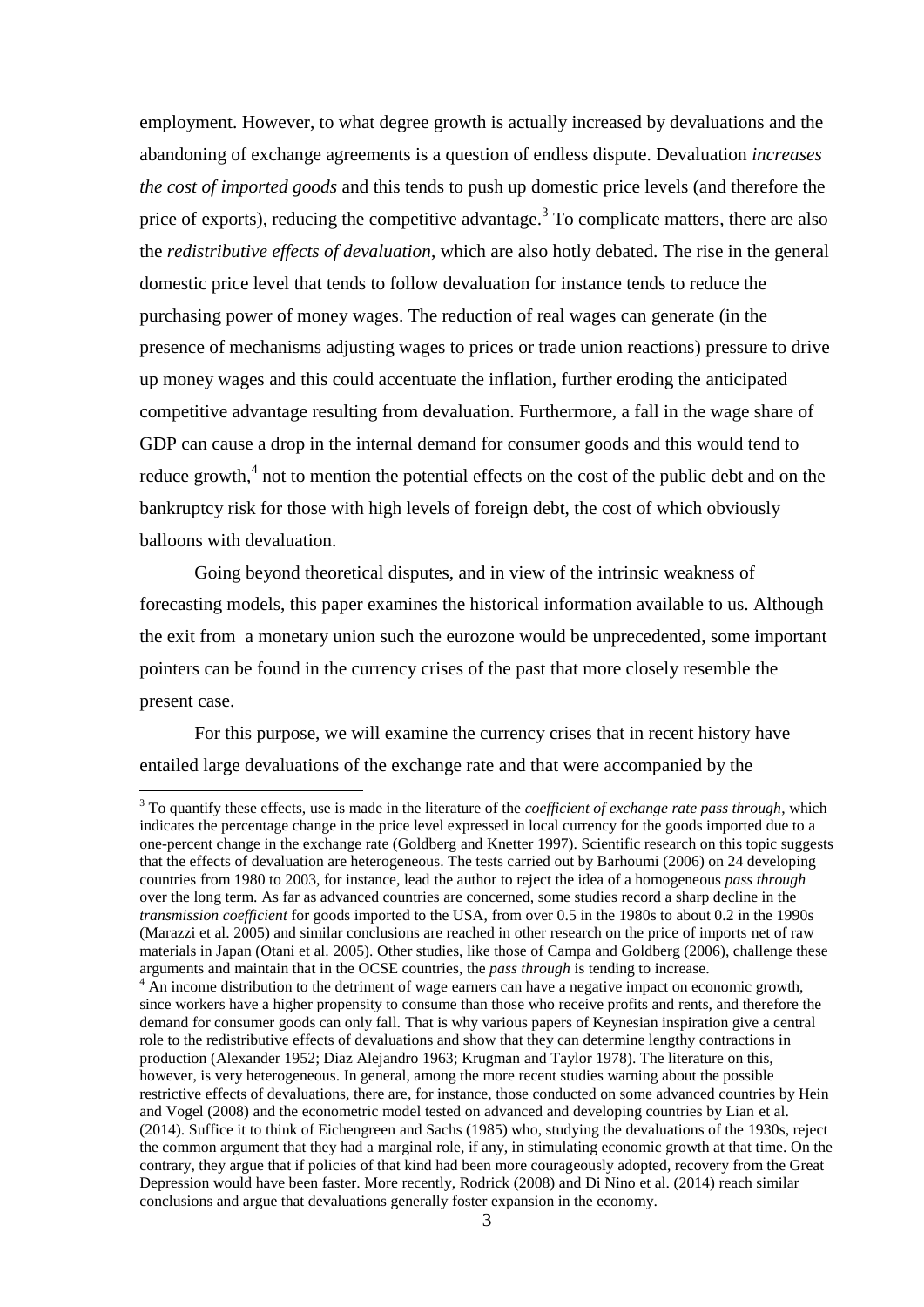abandoning of previous agreements or exchange systems.<sup>5</sup> This allows us to take into account both the phenomenon of devaluation and the political-institutional changes that follow when exchanges regimes are abandoned.<sup>6</sup> Concentrating on currency crises after 1980, there are 28 cases of large devaluations—over 25% against the dollar<sup>7</sup>—which involved abandoning the previous exchange systems. <sup>8</sup> Of these, 7 cases involved countries with high per capita income: Australia (1985), Finland (1993), Iceland (1985), Italy (1993), South Korea (1998), Spain (1983), and Sweden 1993); and 21 cases involved countries of low per capita income: Argentina (2002), Belarus (1999), Brazil (1999), Chile (1982), Costa Rica (1981 and 1991), Egypt (2003), Guatemala (1990), Honduras (1990), Indonesia (1998), Kazakhstan (1999), Mexico (1995), Paraguay (1989), Peru (1988), Poland (1990), Romania (1990), South Africa (1984), Suriname (1994), Turkey (1999), and Uruguay (1982 and 2002).

In light of the descriptive statistics given below, let us see what can be learned from the past experience of major currency crises followed by large devaluations and the related abandonment of the previous exchange systems. Our focus is on the real impacts of currency crises. For this reason, we do not dwell on the description of financial and money market turbulence, and—after analyzing the inflationary impacts—we concentrate on the overall effects in terms of commercial balance, growth, employment, and real wages.

# **2 INFLATION PROGRESSIVELY ERODES THE ADVANTAGE OF DEVALUATIONS**

The first thing to examine is the extent to which currency crises tend to trigger inflationary processes and how far the latter can annul the positive effects of devaluation. To continue the analysis, we will look at the fall against the dollar in our 28 cases and then the *differential* between inflation in the USA and in each of these countries.

Now, in the historical experience that we are considering there was an average fall against the dollar of 558%, which means that the currency crises led to a depreciation of the currency involved in the crisis of five and a half times compared to the dollar (Table 1). But

 $\overline{a}$ 

 $<sup>7</sup>$  This is the threshold generally used as reference point in the literature (see Frankel and Rose 1995).</sup> <sup>8</sup>Reference to the IMF classification of exchange rate regimes

(http://www.imf.org/external/np/mfd/er/2006/eng/0706.htm).

 $<sup>5</sup>$  This is the approach suggested by Brancaccio and Garbellini (2015).</sup>

<sup>&</sup>lt;sup>6</sup> Naturally, for the main eurozone countries, what has happened in the past in high-income countries is particularly significant. However, the experience of low-income countries cannot be overlooked, considering that these countries saw considerable political-institutional changes in the aftermath of the currency crises, and this could also happen to the European countries themselves if one or more exits from the euro trigger a chain reaction all over the eurozone.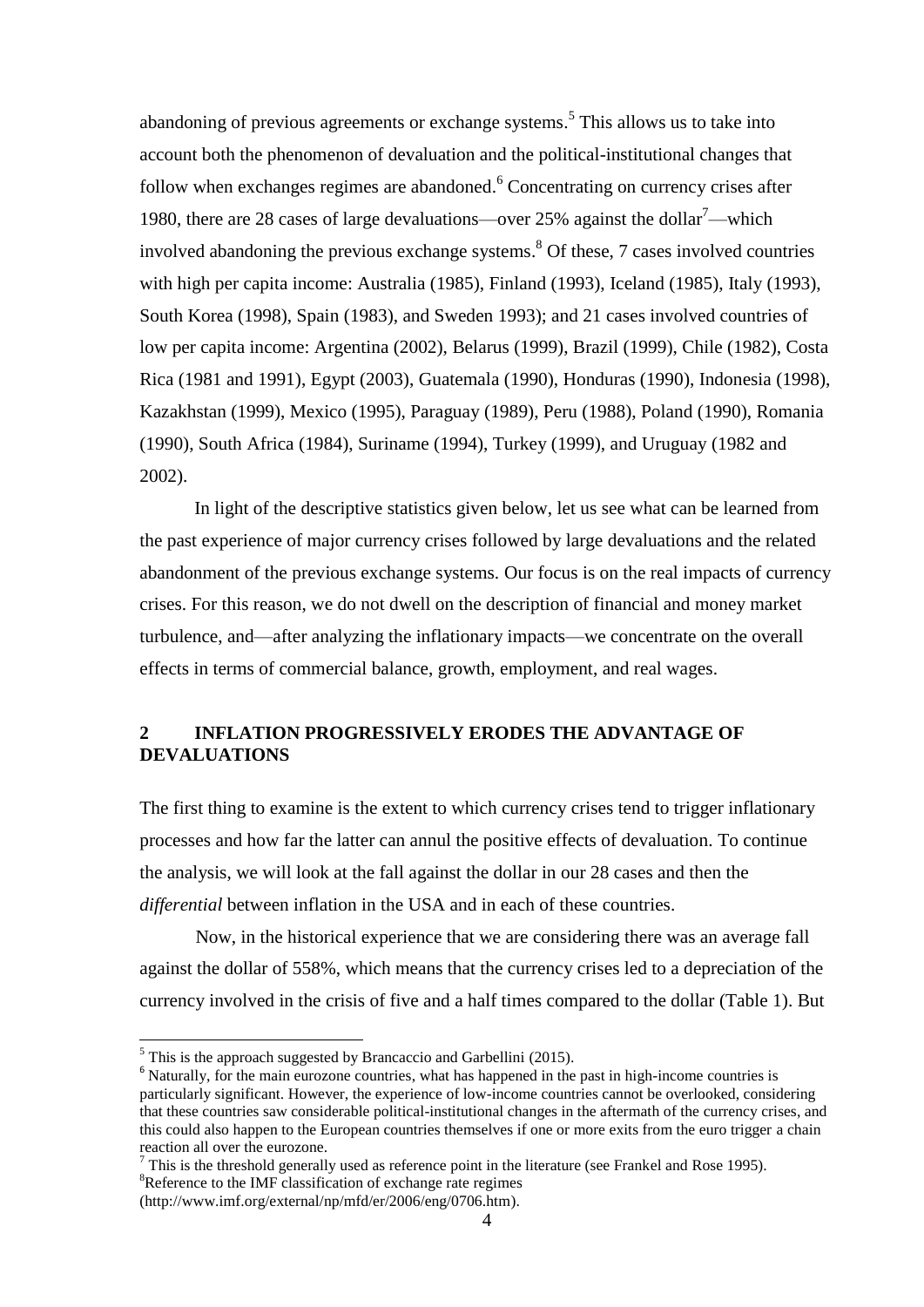the focus should be mainly on what happened in the high-income countries, which are clearly more relevant to our case, also because of the significant difference from the dynamics of low income countries. In fact, the currency depreciation in the high-income countries was around 32%. For instance, in 1993 the Italian lira fell by 27.69% against the dollar. 9

But what counts more is the difference in reactiveness of inflation, which is described in the literature using the *exchange rate pass-through coefficient*. In fact, as past experience confirms, devaluations often give rise to significant inflationary processes. Suffice to say that in the currency crisis year, the inflation differential recorded is overall about 58% compared to the USA (see Table 1), and within just two years the inflation differential is around 450%, thus wiping out 80% of the competitive benefit derived from devaluation. However, in this case, too, there is a significant difference between the experience of high-income countries and those with low income. In fact, in high-income countries, the inflation differential is 6% in the first year and does not reach 16% after three years. This therefore confirms that devaluations tend to trigger significant inflationary processes, which, however, are milder in high-income countries, where within two years of the crisis, inflation erodes the devaluation effect by nearly  $50\%$ .<sup>10</sup>

But rigid rules cannot be set. By looking in fact at specific high-income countries, it can be seen that the cases are heterogeneous. In some countries, in fact, despite a fall of over 25% against the dollar, there is no significant difference in inflation compared to the USA (e.g., Finland, Korea, and Sweden); in other cases, the inflationary spurt is limited (like Italy in 1993 where, after three years, the cumulative inflation was only 5.7%); yet in others, it is quite marked (e.g., Australia, Spain, and, above all, little Iceland, the only high-income country in which after three years the inflation differential was higher than the devaluation). 11

**.** 

<sup>&</sup>lt;sup>9</sup> In contrast, low-income countries lost over 700% in value; this figure drops to around 150% if we exclude Suriname's maxi-devaluation in 1994. In view of the presence of some "anomalous" figures, an alternative procedure is to analyze the median, which gives the central value in the distribution either in growing or diminishing order. In our case, the median devaluation of the whole sample is 54.47. This becomes 30.56 for high-income countries and 60.62 for low-income countries.

 $10$  The analysis of the median relative to the inflation differential in the first year for the whole sample shows a figure of 11.96, confirming the marked difference between the two blocks of countries (the median of highincome countries is just 1.51). This is confirmed after three years (when the median inflation differential of all the countries with the USA is 47.02, while for high-income countries, it is 5.76). The conclusions about the *pass-through* of the whole sample are therefore substantially in line with those emerging from the analysis of the averages. Therefore in Table 1 and the following tables, averages will be used, since the various dispersion indexes confirm the main findings of this study.

 $11$  It is interesting to see that in high-income countries, five years after the currency crisis, the inflation differential on average erodes 78% of the devaluation.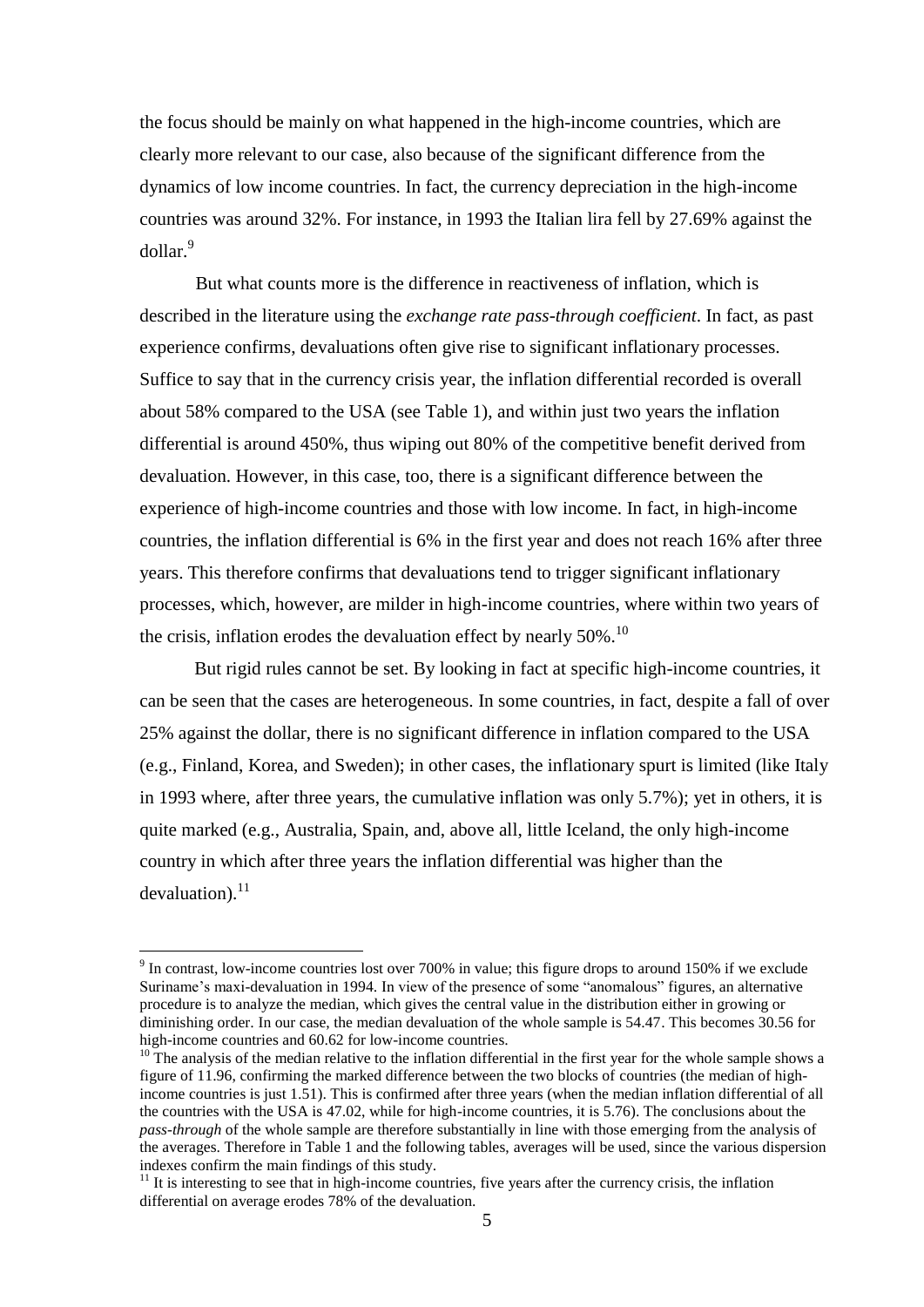| Country and year of crisis | % fall against \$ | <b>Inflation differential compared to USA</b> |                |                 |  |
|----------------------------|-------------------|-----------------------------------------------|----------------|-----------------|--|
|                            |                   | Crisis                                        | Crisis year &  | Crisis year & 2 |  |
|                            |                   | year                                          | following year | following years |  |
| All countries              | 558.51            | 57.56                                         | 237.84         | 447.45          |  |
| High-income countries      | 31.91             | 6.14                                          | 10.92          | 15.65           |  |
| Australia (1985)           | 25.66             | 1.42                                          | 6.06           | 10.76           |  |
| <b>Finland</b> (1993)      | 27.52             | $-0.46$                                       | $-0.95$        | 1.49            |  |
| <i>Iceland</i> (1985)      | 30.96             | 28.89                                         | 51.46          | 68.85           |  |
| <i>Italy</i> (1993)        | 27.69             | 1.51                                          | 2.92           | 5.76            |  |
| Republic of Korea (1998)   | 47.32             | 3.87                                          | 1.40           | 0.08            |  |
| <i>Spain</i> (1983)        | 30.56             | 7.94                                          | 15.25          | 20.65           |  |
| Sweden (1993)              | 33.65             | $-0.17$                                       | 0.33           | 1.96            |  |
| Low-income countries       | 734.04            | 75.56                                         | 317.27         | 598.58          |  |

*Table 1* Devaluations and Inflation Differentials in the 28 Cases of Currency Crisis (1980–2013)

Source: Our elaboration on World Bank data.

 $\overline{a}$ 

## **3 IMPROVED COMMERCIAL BALANCE**

It is therefore to be expected that the first positive effect of abandoning the euro would concern the improvement of the commercial balance, linked to *export growth and the tendency to import less.*

To get a clearer idea, we will go back to our historical cases and make a comparison between the average of the commercial balance (exports minus imports) against GDP in the two and three years prior to and following the currency crisis. In actual fact, as shown in Table 2, the low-income countries did not benefit greatly from the devaluations, considering that the commercial balances change very little on average. The situation is quite different in high-income countries, where currency crises evidently do not have the disastrous effects (also on institutional and political aspects) experienced in low-income countries. In fact, in high-income countries the commercial balance improves considerably, on average by more than three points of GDP, with reference to the two-year and three-year periods.<sup>12</sup> With only one exception (Australia 1985), the commercial balance improves immediately after the devaluations.

 $12$  A similar conclusion is reached by considering the average net export as percentage of GDP in the five years prior to the currency crisis and the five years after the crisis. And this shows that in high-income countries the positive effects of devaluation tend to persist in the medium period.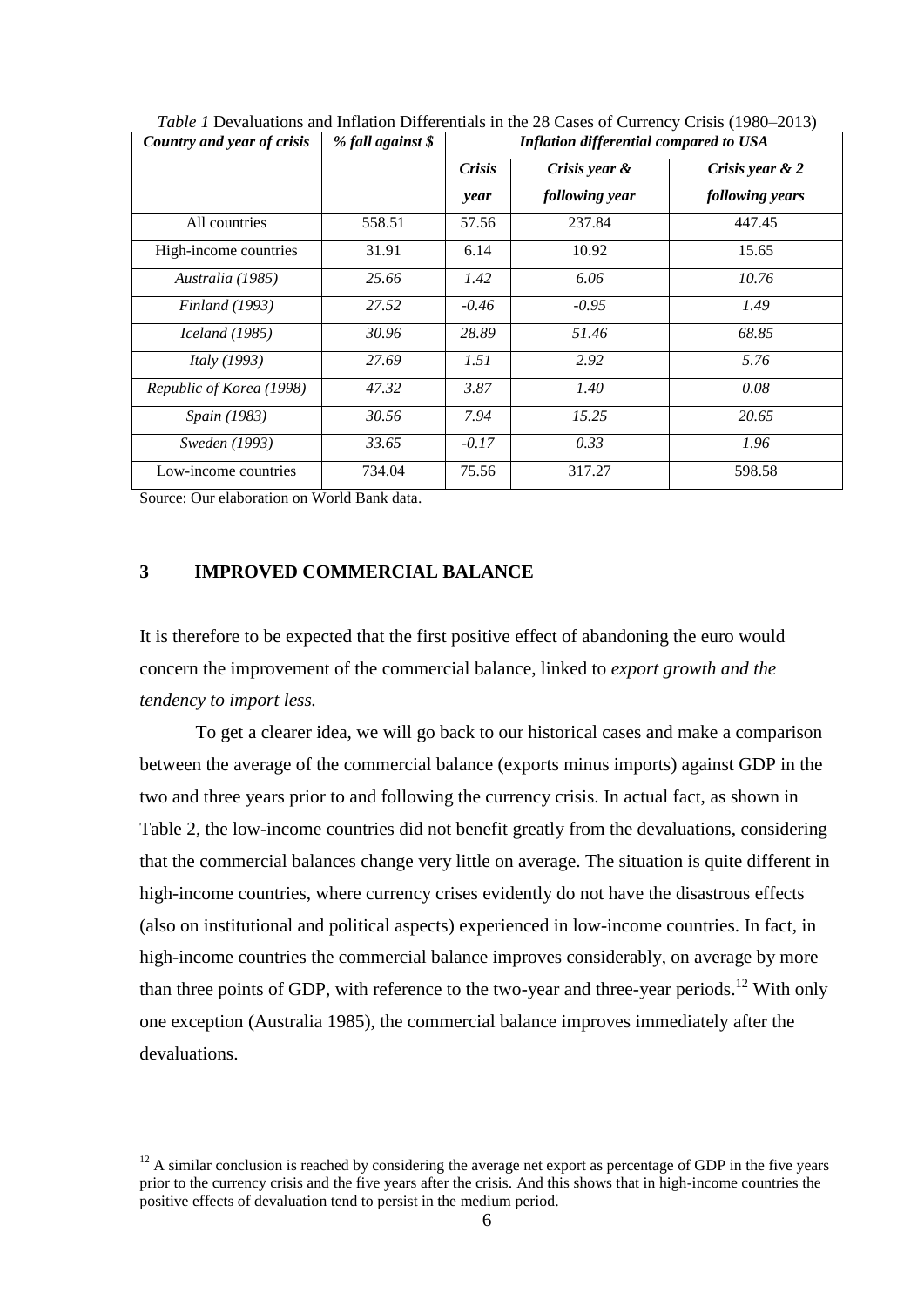| Country and year of   | % fall against | Average Net Exports as % of GDP |              |               |              |  |  |
|-----------------------|----------------|---------------------------------|--------------|---------------|--------------|--|--|
| crisis                | \$             | 2 years prior                   | 2 years post | 3 years prior | 3 years post |  |  |
| All countries         | 558.51         | $-0.04$                         | 0.99         | 0.20          | 0.85         |  |  |
| High-income countries | 31.91          | $-0.33$                         | 3.07         | $-0.69$       | 3.02         |  |  |
| Australia (1985)      | 25.66          | $-1.77$                         | $-2.37$      | $-1.87$       | $-1.81$      |  |  |
| <i>Finland</i> (1993) | 27.52          | $-0.05$                         | 5.12         | $-0.55$       | 5.90         |  |  |
| <i>Iceland</i> (1985) | 30.96          | 1.05                            | 1.97         | $-0.83$       | 0.98         |  |  |
| <i>Italy</i> $(1993)$ | 27.69          | 0.14                            | 3.21         | 0.17          | 3.36         |  |  |
| Republic of Korea     | 47.32          | $-1.65$                         | 9.31         | $-1.28$       | 7.16         |  |  |
| (1998)                |                |                                 |              |               |              |  |  |
| <i>Spain</i> (1983)   | 30.56          | $-1.88$                         | 0.55         | $-2.00$       | 0.92         |  |  |
| Sweden (1993)         | 33.65          | 1.88                            | 3.71         | 1.53          | 4.60         |  |  |
| Low-income countries  | 734.04         | 0.06                            | 0.26         | 0.51          | 0.09         |  |  |

*Table 2* Commercial Balance—Average Net Exports as Percentage of GDP in the Two and Three Years Prior to and Following the Crisis (1980–2013)

Source: Our elaboration of Ameco data – European Commission and World Bank data.

## **4 EXPORTS DRIVE GROWTH, BUT NOT ALWAYS**

The improvements in the commercial balance that would follow a euro exit should have a positive impact on growth. This at least is what the historical analysis tends to show, once we compare the average growth rate recorded in the two and three years prior to the crisis with that of the two and three post-crisis years.

Actually, in the set of 28 cases considered as a whole, the results were not positive. However, by separating the high-income countries from the low-income ones, we can yet again find very different outcomes (Table 3). In fact, unlike what happens in low-income countries, the high-income countries show an appreciable increase in their average growth rate, passing from 1.2% in the two years prior to the devaluation to 2.2% in the two postdevaluation years. An even more marked acceleration of growth is found in the three-year period prior to and after devaluation, when growth passes on average from 1.4% to 3.2%. Overall, therefore, high-income countries, driven by the commercial balance (which did not improve in their low-income counterparts), significantly increased their rhythms of growth.

But on this point, past experience cautions *prudence in assessments*. In fact, it should be pointed out that not all the high-income countries recorded increased growth rates. Among these was Italy, despite the fact that after devaluation its commercial balance rose by more than three percentage points of GDP.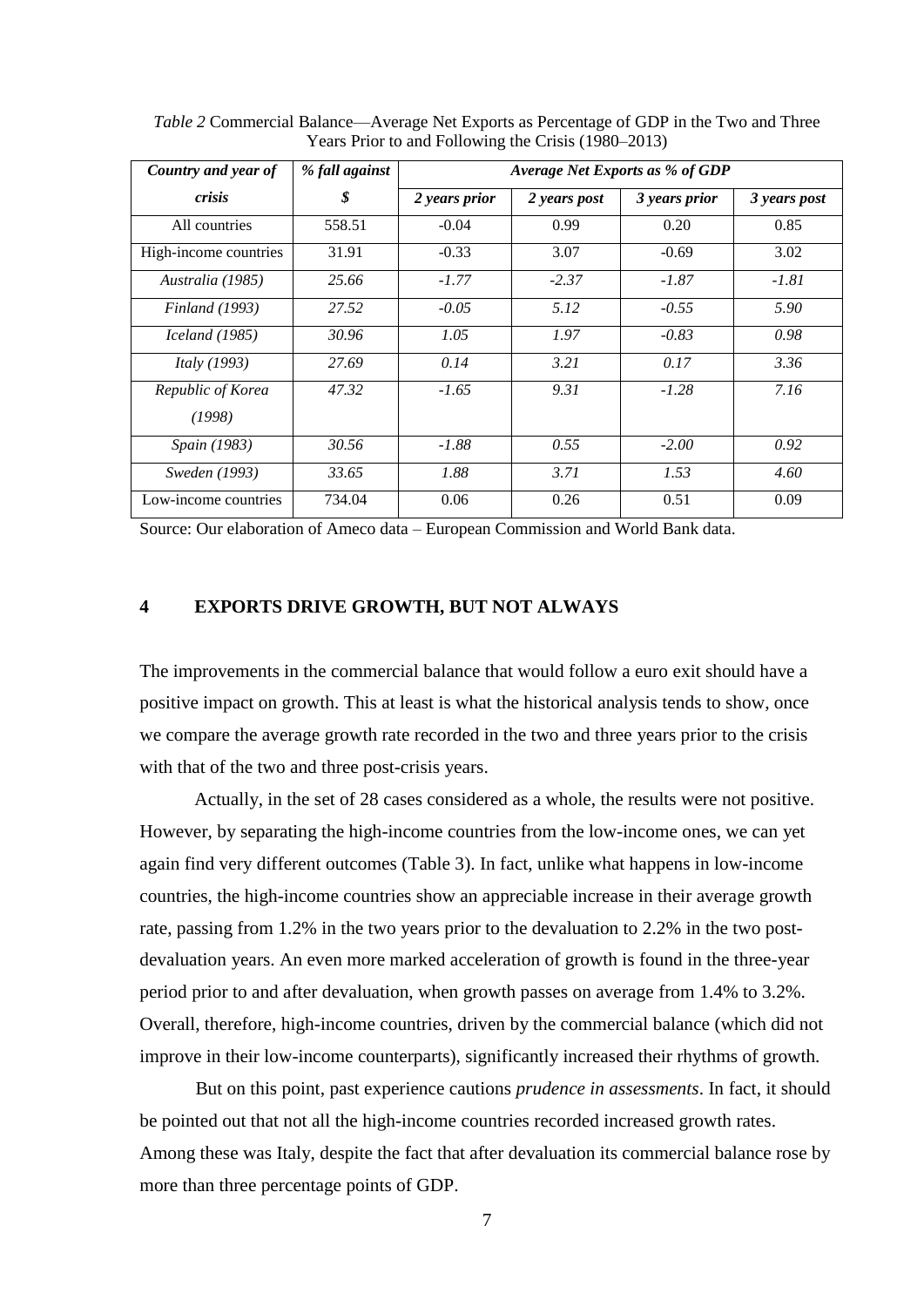| Country and year of   | % fall against | Average growth rate of GDP |              |               |              |  |
|-----------------------|----------------|----------------------------|--------------|---------------|--------------|--|
| crisis                | \$             | 2 years prior              | 2 years post | 3 years prior | 3 years post |  |
| All countries         | 558.51         | 2.43                       | 0.08         | 2.72          | 1.27         |  |
| High-income countries | 31.91          | 1.20                       | 2.22         | 1.45          | 3.21         |  |
| Australia (1985)      | 25.66          | 4.94                       | 3.19         | 2.55          | 3.99         |  |
| <i>Finland</i> (1993) | 27.52          | $-4.62$                    | 1.60         | $-2.85$       | 2.47         |  |
| <i>Iceland</i> (1985) | 30.96          | 0.99                       | 4.78         | 1.38          | 6.04         |  |
| <i>Italy</i> (1993)   | 27.69          | 1.19                       | 0.65         | 1.48          | 1.40         |  |
| Republic of Korea     | 47.32          | 6.48                       | 2.51         | 7.29          | 4.60         |  |
| (1998)                |                |                            |              |               |              |  |
| <i>Spain</i> (1983)   | 30.56          | 0.56                       | 1.78         | 0.80          | 1.96         |  |
| Sweden (1993)         | 33.65          | $-1.15$                    | 1.01         | $-0.52$       | 2.02         |  |
| Low-income countries  | 734.04         | 2.86                       | $-0.67$      | 3.17          | 0.59         |  |

*Table 3* GDP Growth Rate—Average Figures in the Two and Three Years Prior to and Following the Crisis (1980–2013)

Source: Ameco—European Commission, World Bank

**.** 

## **5 EMPLOYMENT OFTEN DOES NOT GROW**

While these signs are, in some respects, positive for competitiveness, commercial balance, and growth, the effects on employment are not very comforting.

Taking the set of 28 past cases as a whole, it can be seen that after the currency crisis, the unemployment rate decreased gradually, falling on average by one percentage point within three years after the outbreak of the currency crisis (Table 4). However, the drop in joblessness on average involves only low-income countries. In fact, in high-income countries the unemployment rate is perfectly stationary.<sup>13</sup> In the experience of some countries, like Italy, the unemployment rate even grew significantly. It is therefore clear that in the past in high-income countries after currency crises, growth was guaranteed by a *more intense use of labor and industrial capital*. Nevertheless, in this respect, too, there are significant differences among the high-income countries, suggesting that the different labor market situations (institutional and normative) and the different economic policies in place had a major influence on the employment impacts.

<sup>&</sup>lt;sup>13</sup> The analysis of the median in this case shows that in the span of three years the unemployment rate would fall slightly, by 0.3%. The difference from the analysis of the averages is however utterly minimal, considering that in the following year, that is, in the fourth year after the currency crisis, the unemployment rate was higher than in the crisis year.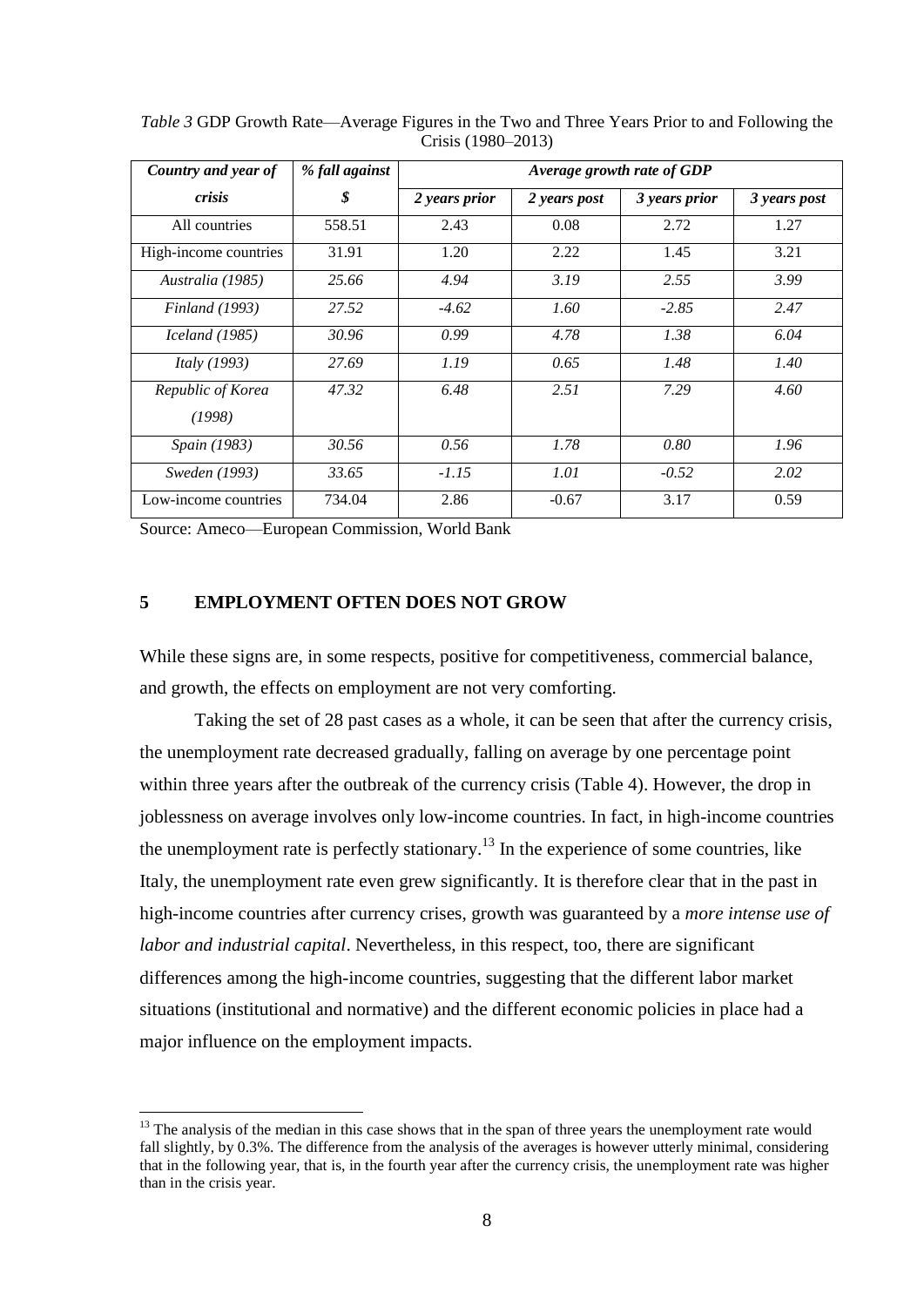| Country and year of crisis | % fall against \$ | <b>Unemployment rate</b> |                               |                         |  |  |
|----------------------------|-------------------|--------------------------|-------------------------------|-------------------------|--|--|
|                            |                   | <b>Crisis</b>            | <b>First year post-crisis</b> | Second year post-crisis |  |  |
|                            |                   | year                     |                               |                         |  |  |
| All countries              | 558.51            | 9.74                     | 9.38                          | 8.91                    |  |  |
| High-income countries      | 31.91             | 9.46                     | 9.83                          | 9.46                    |  |  |
| Australia (1985)           | 25.66             | 8.26                     | 8.08                          | 8.11                    |  |  |
| <i>Finland</i> (1993)      | 27.52             | 16.30                    | 16.60                         | 15.40                   |  |  |
| Iceland (1985)             | 30.96             | 1.60                     | 1.10                          | 0.80                    |  |  |
| <i>Italy</i> (1993)        | 27.69             | 9.70                     | 10.60                         | 11.20                   |  |  |
| Republic of Korea (1998)   | 47.32             | 6.95                     | 6.34                          | 4.14                    |  |  |
| <i>Spain</i> (1983)        | 30.56             | 14.30                    | 16.70                         | 17.80                   |  |  |
| Sweden (1993)              | 33.65             | 9.10                     | 9.40                          | 8.80                    |  |  |
| Low-income countries       | 734.04            | 9.86                     | 9.19                          | 8.67                    |  |  |

*Table 4* Joblessness after the Currency Crisis—Unemployment Rate in the Years Following the Crisis (1980–2013)

Source: Ameco—European Commission, World Bank, Eclac CepalStat.

#### **6 THE DANGER OF WAGE DEFLATION**

To understand what might hinder an employment upswing immediately after an exit from the euro, even though the commercial balance is tending to improve, we need to examine what might happen on the wage front.

Here lies the *major concern* that emerges from this analysis. In fact, past experience shows without a shadow of doubt that the devaluation following a currency crisis can have particularly serious effects on wages. To verify these conclusions, let us consider both *real wages* (that is, the purchasing power of workers' average money wages) and the *wage share*, which shows the percentage of the GDP that goes to those receiving wages for labor. As Table 5 shows, in the first three years after devaluation in the 28 cases considered, on average there is a drastic drop in real wages and in the wage share, which seems to be mainly due to inflationary processes that generate a redistribution from wages to profits and rent.

Naturally, once again it is useful to separate the high-income countries from the others. Now, the effect is serious even if we consider only the high-income countries where—with the exception of Iceland (where there was a sharp rise in real wages)—it is seen that real wages, after three years, are still lower than the level recorded in the year of the currency crisis. Especially in high-income countries, the wage share falls by 7.8% in just three years, with a sudden massive redistribution effect at the expense of workers. It is easy to deduct that the drop in wages contributed to keeping the internal demand for consumer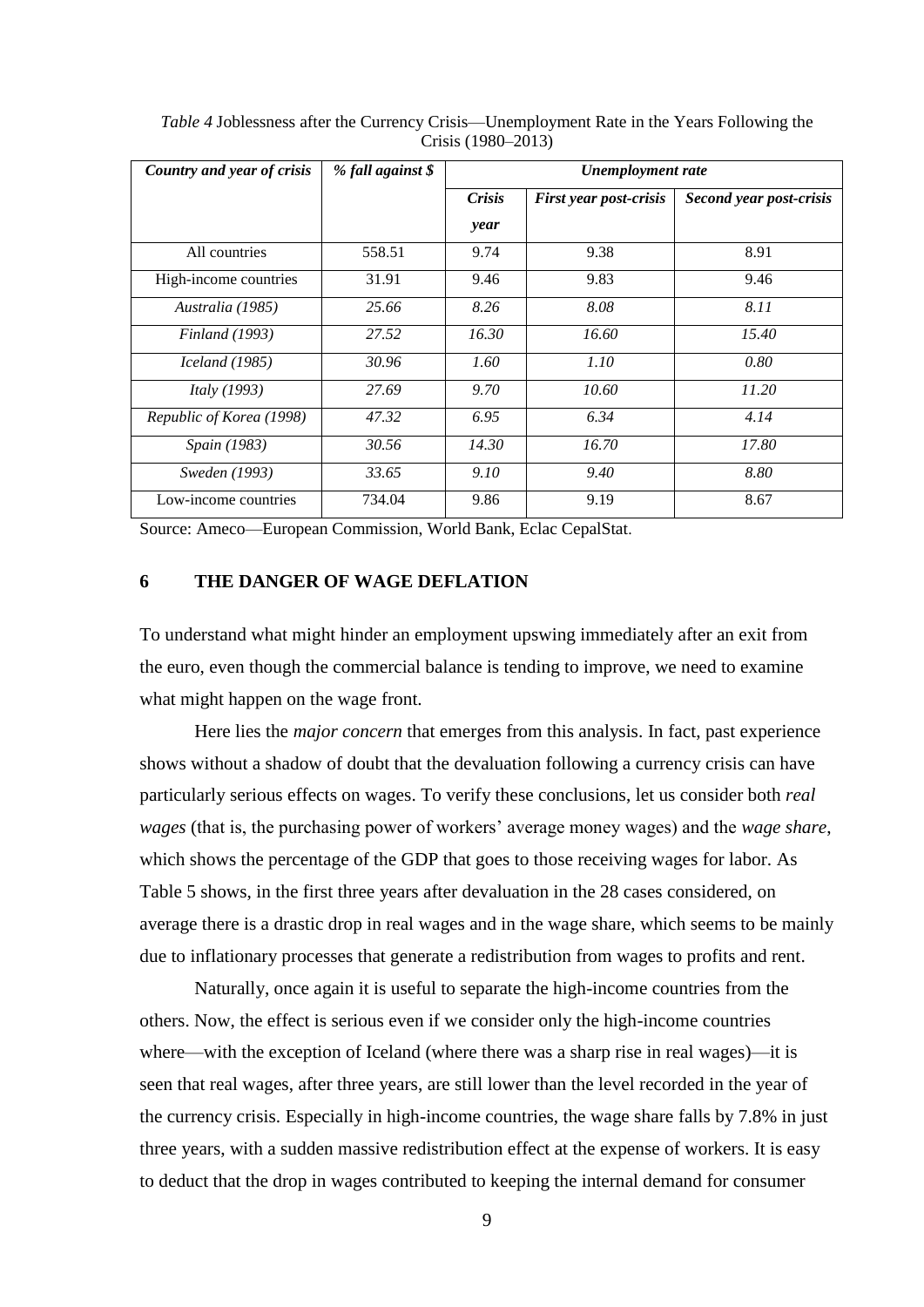goods low, to the detriment of the more traditional sectors, and this acted as a significant brake on renewed employment growth.

In this regard it might be useful to recall the Italian case. As we know, after the 1993 currency crisis, restrictive wage policies were put in place. This evidently limited the inflationary tendency and therefore allowed exports to continue to grow, but after three years caused a more-than-4% drop in wages and a collapse of the wage share of nearly 9%. This explains the decline in domestic demand and our country's failure to grow in those years, as well as the rise in joblessness. In other words, in light of the data on the growth of the commercial balance and the fall in real wages, it is clear that in Italy the increase in foreign demand was substantially compensated by the stagnation of domestic demand with no effect on growth. These were the overall outcomes of the wage restriction policies of the time.

*Table 5* Real Wages and Wage Share as Percentage of GDP—Cumulative Figures in the Three Years Following the Currency Crisis (1984–2013)

| Country and           | $%$ fall   | % change of real wages |               |               | % change of wage share on GDP |             |               |
|-----------------------|------------|------------------------|---------------|---------------|-------------------------------|-------------|---------------|
| year of crisis        | against \$ | <b>Crisis</b>          | <b>Crisis</b> | Crisis year & | <b>Crisis</b>                 | Crisis year | Crisis year & |
|                       |            | year                   | year &        | 2 following   | year                          | & following | 2 following   |
|                       |            |                        | following     | years         |                               | year        | vears         |
|                       |            |                        | year          |               |                               |             |               |
| All countries         | 558.51     | $-8.23$                | $-18.94$      | $-18.25$      | $-4.99$                       | $-11.73$    | $-12.16$      |
| High-income           | 31.91      | $-0.34$                | 0.98          | 4.10          | $-0.67$                       | $-3.22$     | $-3.79$       |
| countries             |            |                        |               |               |                               |             |               |
| Australia (1985)      | 25.66      | $-0.87$                | $-2.98$       | $-3.47$       | $-0.65$                       | $-1.43$     | $-4.98$       |
| <i>Finland</i> (1993) | 27.52      | $-3.42$                | $-0.40$       | 2.83          | $-6.48$                       | $-9.70$     | $-12.25$      |
| $I$ celand (1985)     | 30.96      | 5.63                   | 12.21         | 32.62         | 7.24                          | 7.10        | 20.01         |
| <i>Italy</i> (1993)   | 27.69      | $-0.78$                | $-2.40$       | $-4.08$       | $-1.80$                       | $-5.12$     | $-8.60$       |
| Republic of           | 47.32      | $-1.94$                | $-1.66$       | $-1.96$       | $-1.08$                       | $-5.33$     | $-6.62$       |
| <i>Korea</i> (1998)   |            |                        |               |               |                               |             |               |
| <i>Spain</i> (1983)   | 30.56      | 1.42                   | 1.25          | 2.23          | $-0.39$                       | $-4.85$     | $-7.66$       |
| Sweden (1993)         | 33.65      | $-2.41$                | 0.82          | 0.50          | $-1.55$                       | $-3.22$     | $-6.45$       |
| Low-income            | 734.04     | $-10.99$               | $-25.91$      | $-26.07$      | $-6.58$                       | $-14.86$    | $-15.25$      |
| countries             |            |                        |               |               |                               |             |               |

Source: Our elaboration of World Bank data.

The descriptive statistical analysis therefore shows that the devaluations that follow currency crises with alterations in the exchange regime are normally followed by a contraction of real wages and an even more marked contraction of the wage share. These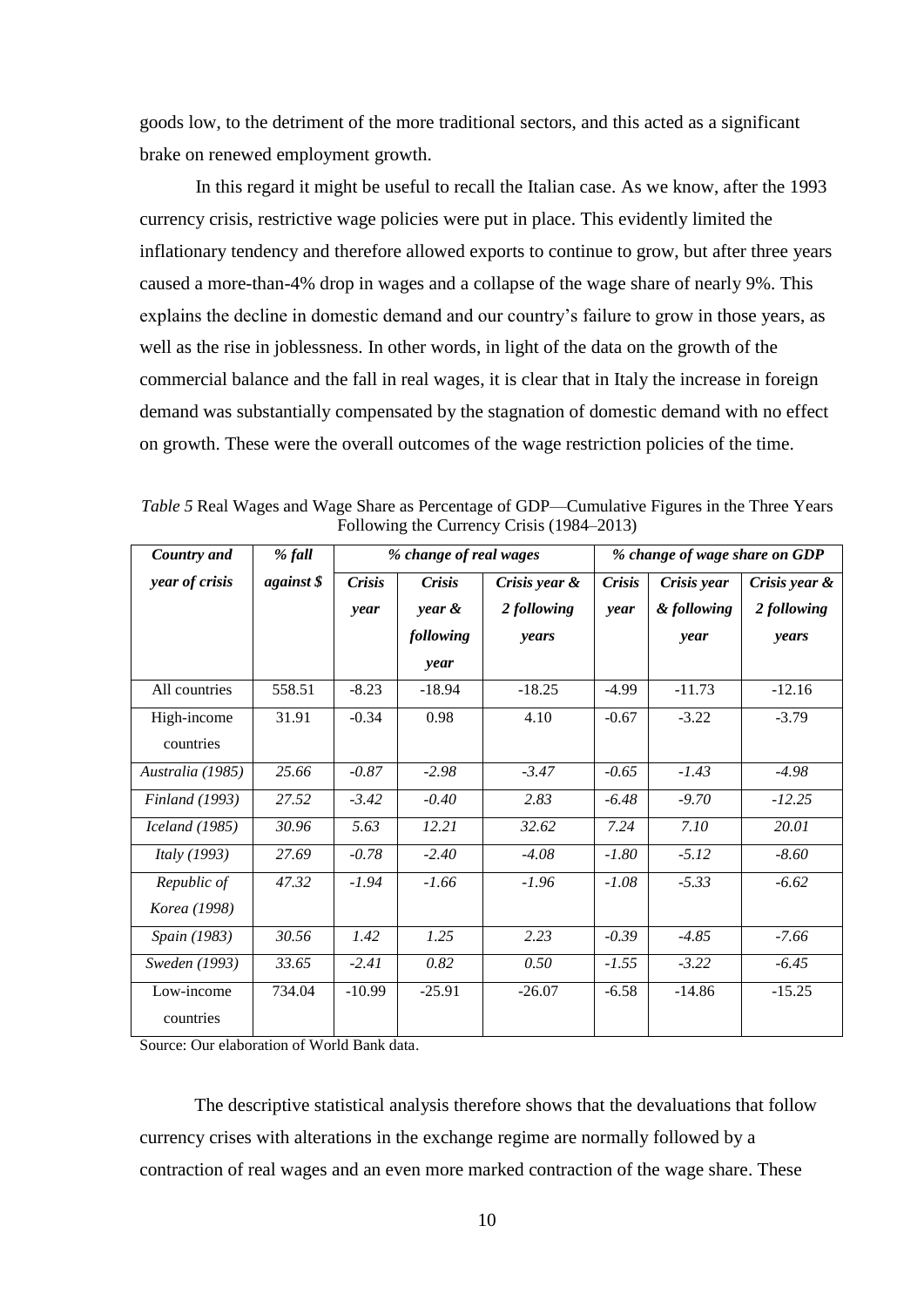conclusions are also confirmed by some linear regressions that we conducted between the size of the devaluation and the percentage changes in real wages and in the wage share.<sup>14</sup>

## **7 TO CONCLUDE: EURO EXIT IS NOT A CURE-ALL**

The eurozone crisis could mean the single or multiple exits—autonomous or by agreement of small and larger countries, and may or may not lead to new exchange agreements. Naturally, there is no economic theory or historical experience that can throw a definitive light on the possible scenarios that the various combinations of these options would cause. At the same time, past experience tells us that abandoning the eurozone for a peripheral country could trigger renewed growth. But euro exit is not a cure-all.

It is obvious that abandoning the euro could increase the competitiveness of the country in question, especially in the short-medium period; then little by little, inflation would erode the competitive advantage of the exchange rate. At the same time, improvements in the commercial balance should foster growth, but it would be harder for employment to grow. A lot would depend on the situation of the labor market, the wage policies and more generally the economic policies in place*.* In cases where wages were somehow protected from inflation, the *domestic demand* might not lose much impetus and this could sustain growth and employment.

In contrast, in cases where wages were not protected, the economy would be powered more by exports, but the home market might suffer considerably, as would employment which relies on *traditional sectors* that fulfil the internal demand. In this case, the increased exports would generate higher profits, with the risk of not seeing any expansion of employment levels. At the same time, a devaluation accompanied by policies of wage support and incisive industrial policies could sustain internal demand and create the conditions for a structural growth of competitiveness.

In short, *unless there is a change toward greater flexibility and redistribution in European policies* with an end to austerity, abandoning the euro could be the solution chosen by some countries in the not-too-distant future, and this could revive the economy. But a

**.** 

 $14$  According to regression analysis, the argument that as devaluation increases, both real wages and in the wage share on GDP decline, has a high likelihood of being significant (for instance, by regressing the cumulative percentage change in real wages over the three years after devaluation, we get an R-squared of 0.57 with far lower p-value of 0.05 (excluding from the analysis both the missing figure for Romania and the anomalous figure for Suriname). Again, by regressing the cumulative percentage change in wage share over the three years, we get an R-squared of 0.59 with p-value of 0.00001 (excluding the missing data for Costa Rica (1991) and Peru, as well as the anomalous figures for Suriname and Poland).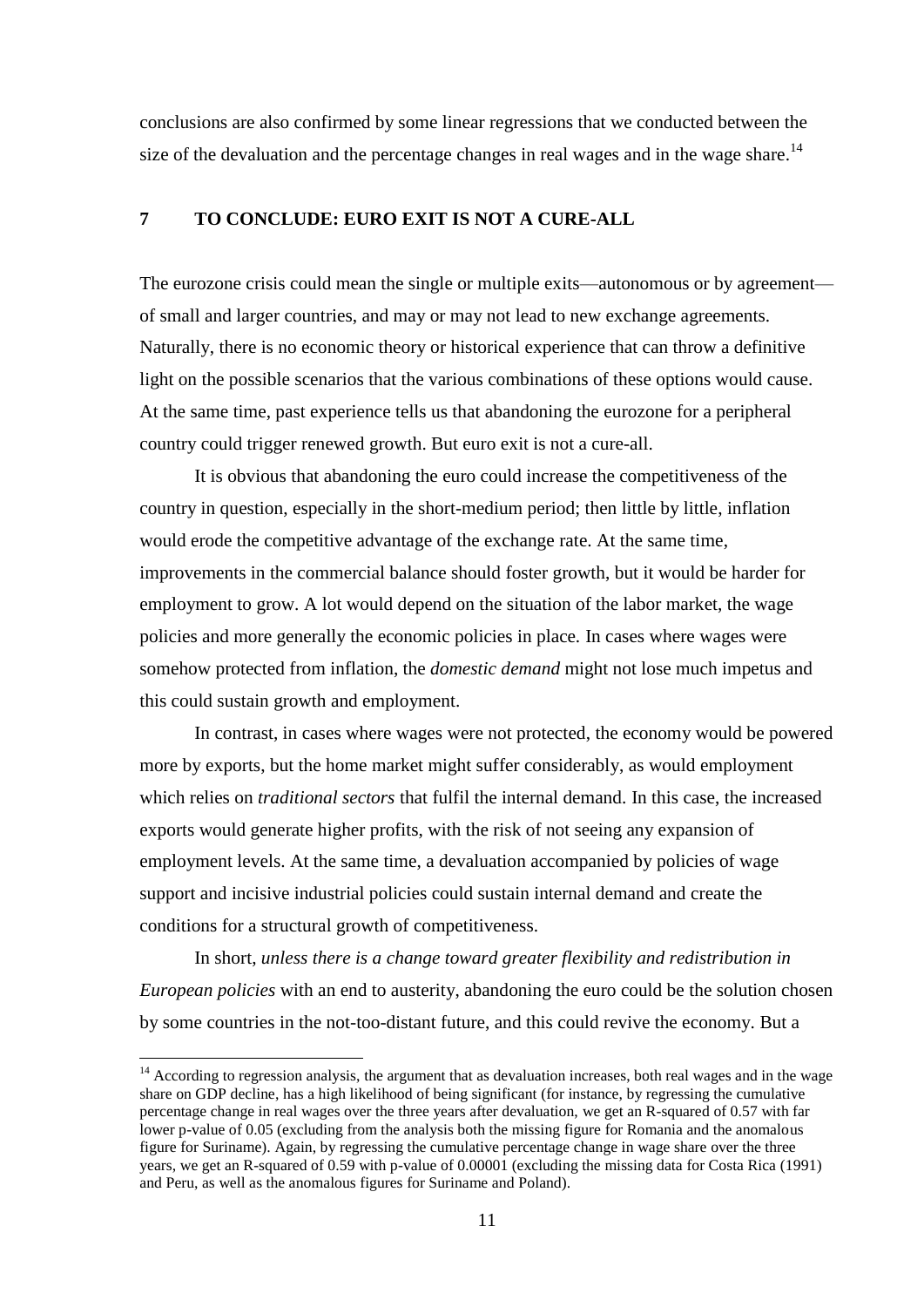return to monetary sovereignty and the exchange rate is not enough to cancel, as if by magic, the problems caused by the inadequacy of the production system or the low standard of material and immaterial infrastructures. The most important lesson we can learn from the experience of the past is that the outcomes in terms of growth, distribution, and employment depend on how a country remains in the euro and, rather than on abandoning the old exchange system as such, on the quality of the economic policies that are put in place once the country regains control of monetary and fiscal matters.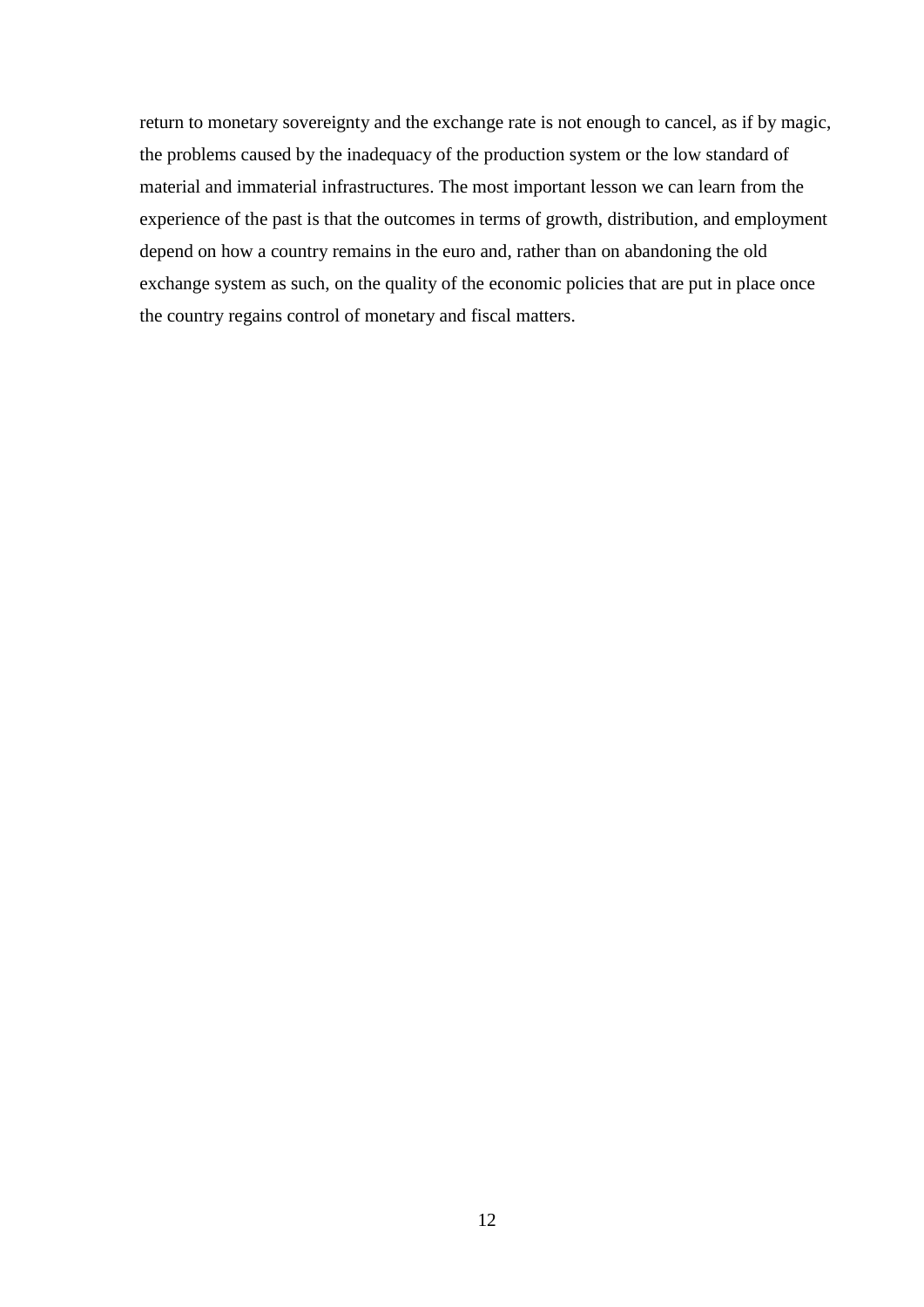### **References**

- Alexander, S. (1952) "Effects of a Devaluation on a Trade Balance" *IMF Staff Papers*, 2(2): pp. 263–278.
- Barhoumi, K. (2006) "Differences in Long Run Exchange Rate Pass-Through into Import Prices in Developing Countries: An Empirical Investigation" *Economic Modelling,*  23(6): pp. 926–951.
- Brancaccio, E. and Garbellini, N. (2015) "Currency Regime Crises, Real Wages, Functional Income Distribution and Production" *European Journal of Economics and Economic Policy*: *Intervention*, forthcoming.
- Brancaccio, E. and Realfonzo, R. (2013) "The Economists' Warning" *Financial Times*, September 23, www.theeconomistwarning.com, accessed July 2, 2015.
- Campa, J.M. and Goldberg, L.S. (2006) "Pass Through of Exchange Rates to Consumption Prices: What has Changed and Why?" NBER Working Paper No. 12547, National Bureau of Economic Research.
- Di Nino V., Eichengreen B., and Sbracia M. (2014) "Tasso di Cambio Reale, Commercio Internazionale e Crescita: Italia 1861–2011" in G. Toniolo, ed. *L'Italia e l'Economia Mondiale dall'Unità a Oggi*. Venice: Marsilio Editori.
- Dìaz Alejandro, C.F. (1963) "A Note on the Impact of Devaluation and the Redistributive Effect" *Journal of Political Economy*, 71(6): pp. 577–580.
- Eichengreen, B. and Sachs, J. (1985) "Exchange Rates and Economic Recovery in the 1930s" *Journal of Economic History*, 44(4): pp. 925–946.
- Frankel, J. and Rose, A. (1995) "Empirical Research on Nominal Exchange Rates" in G. Grossman and K. Rogoff, eds. *Handbook of International Economics*. New York: Elsevier.
- Goldberg, P. K. and Knetter, M. (1997) "Goods Prices and Exchange Rate: What have We Learned?" *Journal of Economic Literature*, 35: pp. 1243–1272.
- Hein, E. and Vogel, L. (2008) "Distribution and Growth Reconsidered: Empirical Results for Six OECD Countries" *Cambridge Journal of Economics*, 32(3): pp. 479–511.
- Krugman, P. and Taylor, L. (1978) "Contractionary Effects of Devaluation" *Journal of International Economics*, 8(3): pp. 445–456.
- Lian, A., Kim, G., and Ren, X. (2014) "Is Devaluation Expansionary or Contractionary: Evidence Based on Vector Autoregression with Sign Restrictions" *Journal of Asian Economics*, 34: pp. 27–41.
- Marazzi, M., Sheets N., Vigfusson, R., Faust, J., Gagnon, J., Marquez, J., Martin, R., Reeve, T., and Rogers, J. (2005) "Exchange Rate Pass Through to US Import Prices: Some New Evidence" *Federal Reserve Board of Governors*, International Finance Discussion Paper No. 833. April.